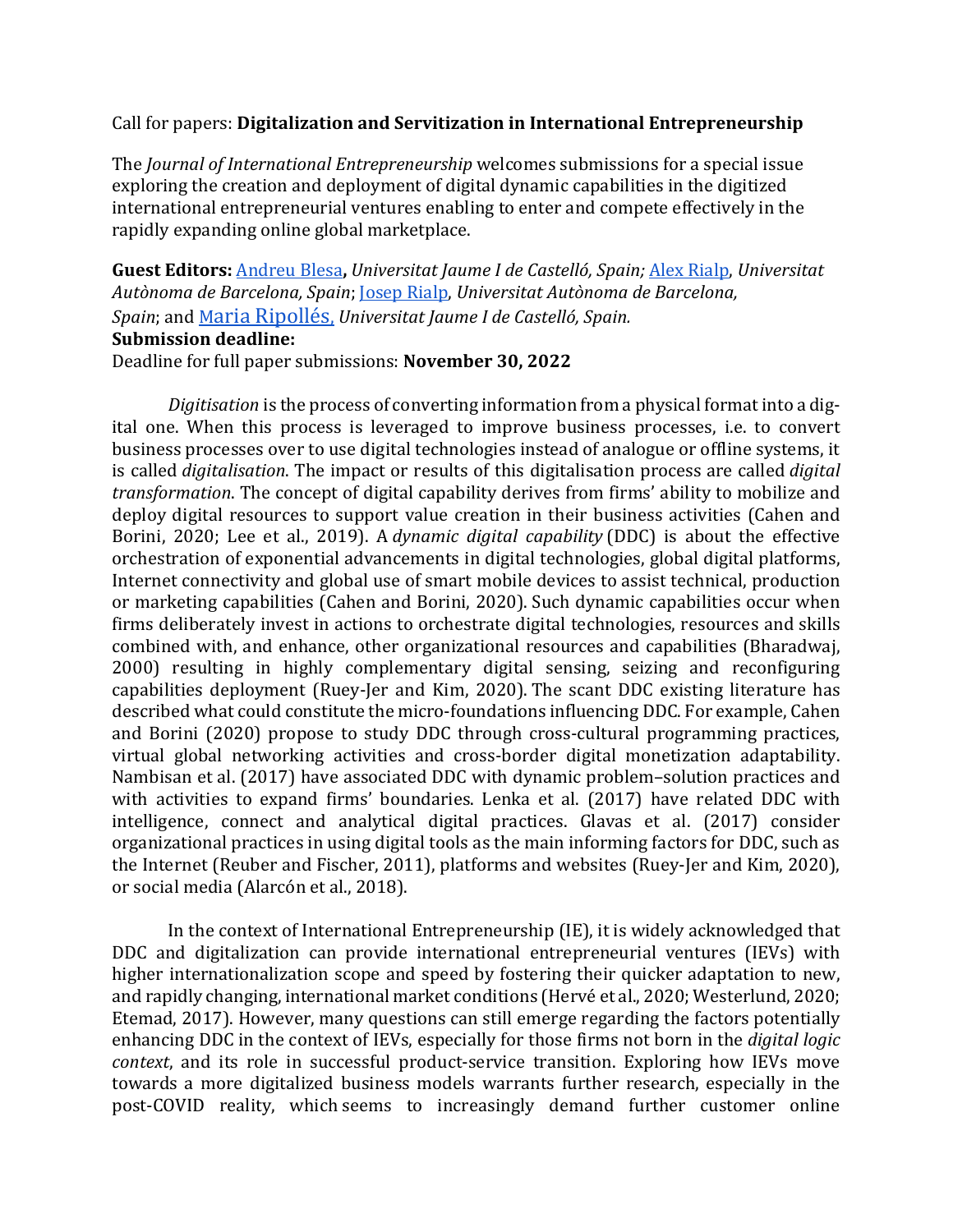integration in value-creation processes through innovation processes in digitally-based business (re)modelling (Holmes, 2020); Zahra, 2020).

On the other hand, the term *servitization* has become an accepted label for the process of becoming an increasingly service-focused business (Fliess and Lexutt, 2019). With its origins in the tendency of manufacturing firms to "offer fuller market packages or bundles of customer-focused combinations of goods, services, support, self-service, and knowledge" (Vandermerwe and Rada, 1988, p. 314). Currently, servitization delineates business model configurations to support the customer-related functions by offering customized and total solutions (Lenka et al., 2017). In particular, past studies have given significant focus to the transition toward more servitized business models and have broadly assumed that firms follow a unidirectional transformational path along a product-to-service continuum (Lenka et al., 2017). This path starts with the offer of physical products, and led to offer productservice systems, solutions and smart PSS, which are based on cloud platforms and conceived as a multilayered technology aimed at covering the customer's needs (Martín-Peña, et al. 2018). However, this process is being recognized to be largely iterative and context-specific (Brax and Visintin, 2017). In addition, Valtakoski (2017) have suggested that a service paradox does exist, which indicates that advancing in the process of servitization does not always yield the expected positive impact on organizational performance, and may even have a negative effect. Accordingly, different internal and external factors are expected to have key roles in helping international entrepreneurial firms to transit and move forward in the servitization process (Fliess and Lexutt, 2019), including digital capabilities (Kohtamäki et al., 2019). Digital capabilities do not only contribute to the process of servitization, but can facilitate the interactions between the front- and back-office service activities (Jovanovic et al., 2019). Kohtamäki et al. (2019, p.380) suggest "It is now time to shed light on the role of digitalization in servitization and let digitalization rewrite the servitization narrative". However, the past literature does not point to a consensus on the critical drivers for a successful service transition research (see Fliess and Lexutt, 2019; Díaz-Garrido et al., 2018; Brax and Visintin, 2017 for comprehensive literature reviews). In addition, the fact that there are many different conceptualizations of what constitutes a service transition strategy, interferes with the applicability of obtaining results from one context to another. Therefore, it is pertinent to explore the factors that impact on the servitization process in the context of IEVS and the role of digitalization in between.

The purpose of this special issue is to shed new light on how international entrepreneurial ventures (IEVs) support customer demands and requirements in international markets by developing digitalized and/or servitized business models and their respective impacts on their international growth and performance. We invite researchers to submit conceptual and empirical papers on issues addressing digitalization and servitization in IEVs. Specifically, this issue invites papers that advance knowledge on the microfoundations that deploy DDC and digitalized business models under which a service logic emerges, develops and is implemented by IEVs, especially for those not born in the on-line context. It would be also interesting for papers to further highlight the problems and challenges associated with enacting digitalization and/or servitization in IEVs by the way of DDC deployment and their impact on growth. Other interesting inquiries can address the circumstances in the IEVs' external environment under which digital and servitized business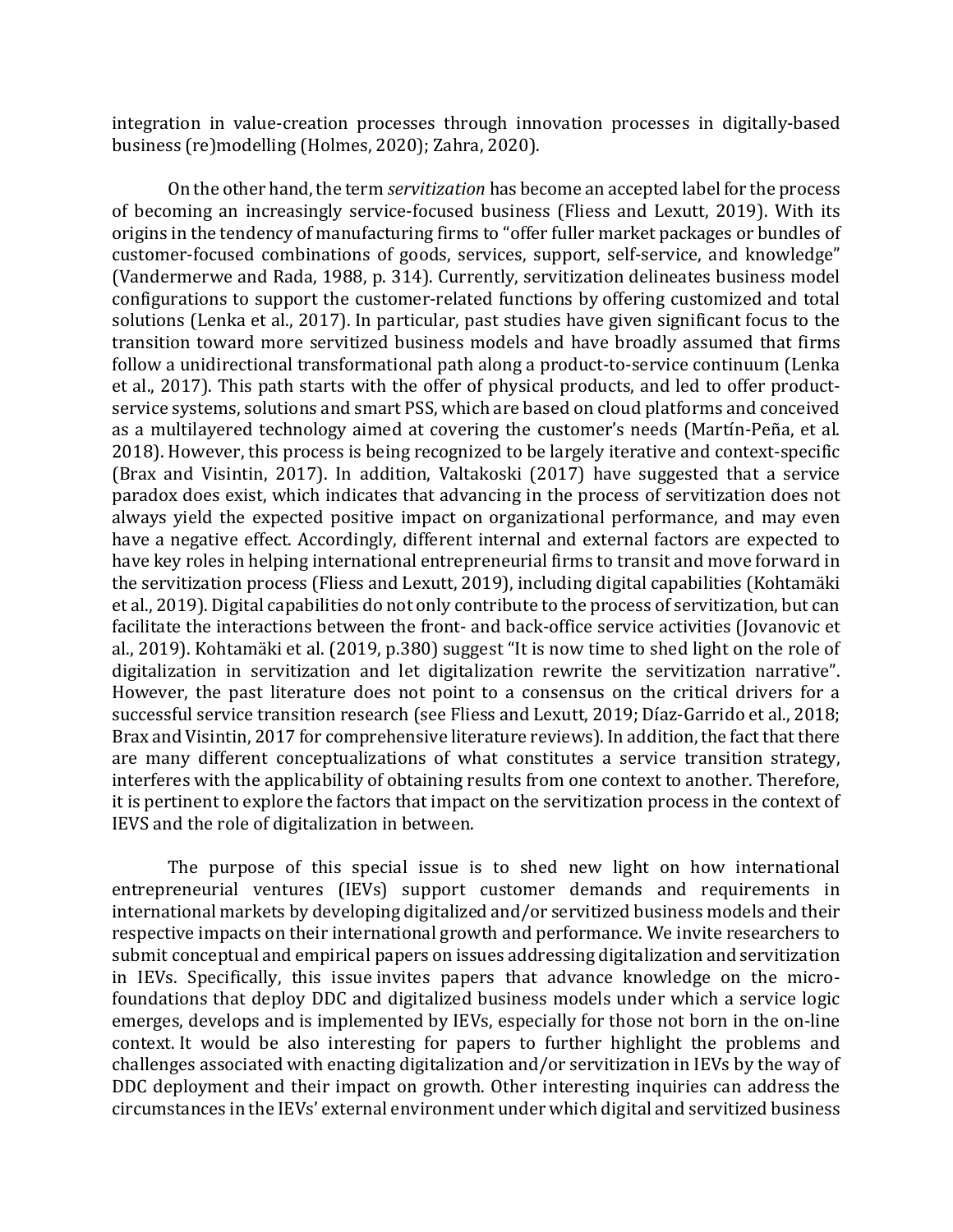models are demanded and how external forces interact with internal processes. Multidisciplinary papers are also well received. Consequently, potential topics include, but are not limited to:

- Levels of analysis of digitalization and DDC in international entrepreneurship research and differences between digital IEVs and non-digital IEVs.
- Different practices that enhance DDC in the context of digital IEVs and non-digital IEVs and their consequential impact on their performance (e.g. international extent, scope, and speed, international performance, innovation performance).
- Similarities and differences in digitalization across domestic/international market operations. Conceptual and empirical discrepancies between born-digital IEVs and non-digital IEVs.
- Defining, adapting, measuring and comparing different digitalised and/or servitized business models in IEVs.
- Antecedents and conditions that enable or disable the adoption and implementation of digital business models or servitization in the context of international entrepreneurship.
- Different paths for evolving transition along the product-to-service continuum in the context of IEVs and their impact on their performance.
- Interactions between servitization and digitalization in response to international opportunities or to global crisis for IEVs.
- The service paradox in the context of IEVs and the role of digitalization and other internal capabilities to overcome the service paradox.
- Servitization impact in early and rapid internationalization, and foreign entry mode selection (e.g. Internet; foreign agents and distributors, IJVs, FDI, alliances and/or networks).

# **Submission guidelines**

- Prospective authors are encouraged to submit one-page synopsis by e-mail to the SI guest co-editors no later than **June 30, 2022**.
- Please visit the *[Journal of International Entrepreneurship](https://www.springer.com/journal/10843/updates)* and click on [Submission](https://www.springer.com/journal/10843/submission-guidelines)  [guidelines](https://www.springer.com/journal/10843/submission-guidelines) for format and styling instructions. **Please submit your full manuscript via [www.editorialmanager.com/jien](http://www.editorialmanager.com/jien) no later than November 30, 2022.**
- If asked whether you are submitting to a special issue, reply "Yes" and select the relevant title from the drop-down menu. We recommend that you mention that you are submitting to this special issue in your cover letter as well.
- Submitted contributions should not have been previously published nor be currently under consideration for publication elsewhere. Manuscripts will undergo rigorous peer review through the journal's double-blind peer review process.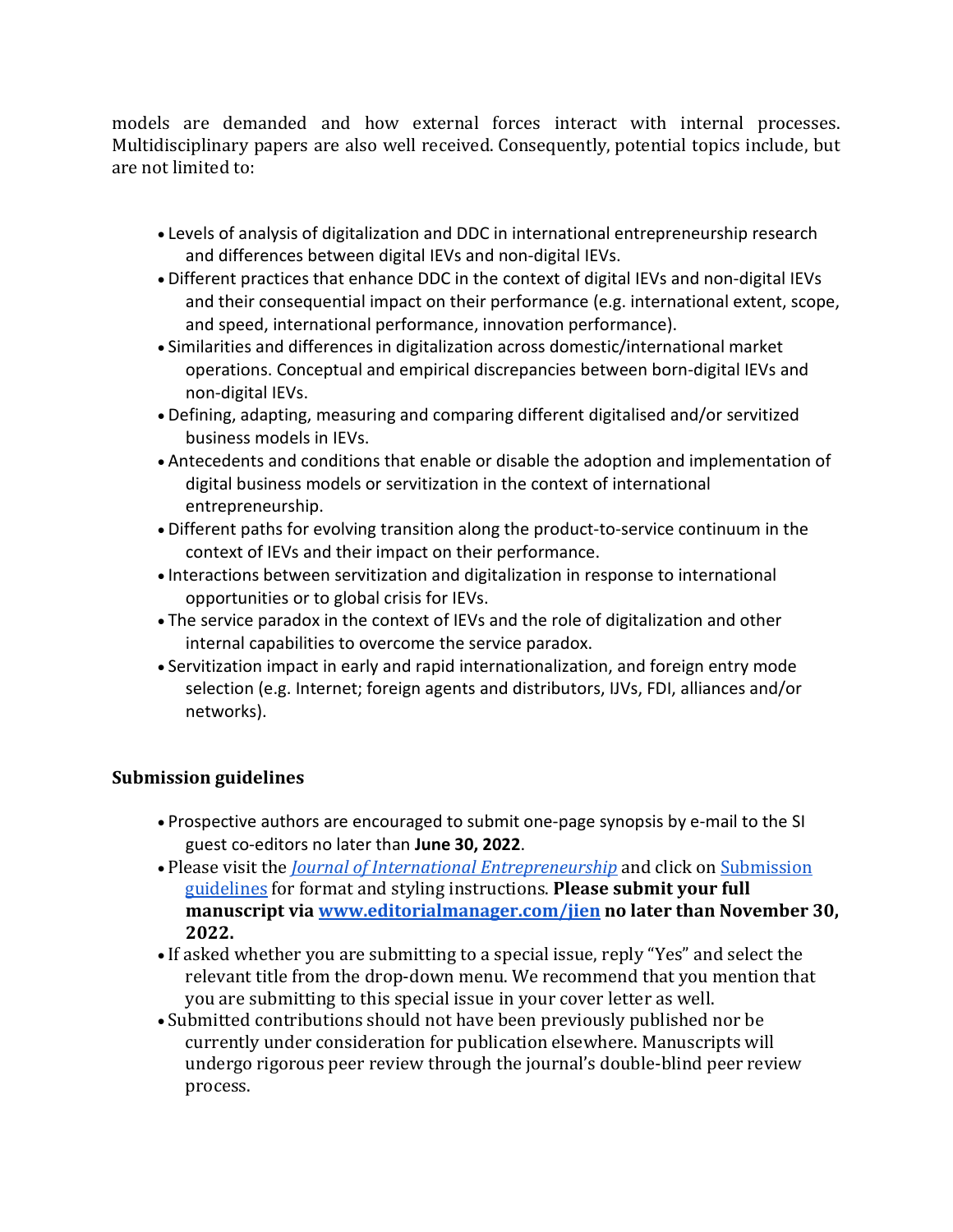## **Guest Editors (by alphabetical order):**

**Andreu Blesa** 

Universitat Jaume I de Castelló, Spain. Email: [blesa@uji.es](mailto:blesa@uji.es) 

**Alex Rialp**

Universitat Autònoma de Barcelona, Spain. Email: [Alex.Rialp@uab.cat](mailto:Alex.Rialp@uab.cat)

**Josep Rialp**  Universitat Autònoma de Barcelona, Spain. Email: [Josep.Rialp@uab.cat](mailto:Josep.Rialp@uab.cat) 

## **Maria Ripollés**

Universitat Jaume I de Castelló, Spain. Email: [maria.ripolles@uji.es](mailto:maria.ripolles@uji.es)

## **References:**

Alarcón, M.C., Rialp, A., & Rialp, J. (2018). Examining the impact of managerial involvement with social media on exporting firm performance. *International Business Review*, 27(2), 355- 366.

Bharadwaj, A. S. (2000). A resource-based perspective on information technology capability and firm performance: an empirical investigation. *MIS Quarterly*, 24(1), 169- 196.

Brax, S. A., & Visintin, F. (2017). Meta-model of servitization: The integrative profiling approach. *Industrial Marketing Management*, 60, 17-32.

Cahen, F., & Borini, F. M. (2020). International digital competence. *Journal of International Management*, 26(1), 100691.

Díaz-Garrido, E., Pinillos, M. J., Soriano-Pinar, I., & García-Magro, C. (2018). Changes in the intellectual basis of servitization research: A dynamic analysis. *Journal of Engineering and Technology Management*, 48, 1-14.

Etemad, H. (2017). The emergence of online global market place and the multilayered view of international entrepreneurship. *Journal of International Entrepreneurship*, 15(4), 353- 365.

Fliess, S., & Lexutt, E. (2019). How to be successful with servitization–Guidelines for research and management. *Industrial Marketing Management*, 78, 58-75.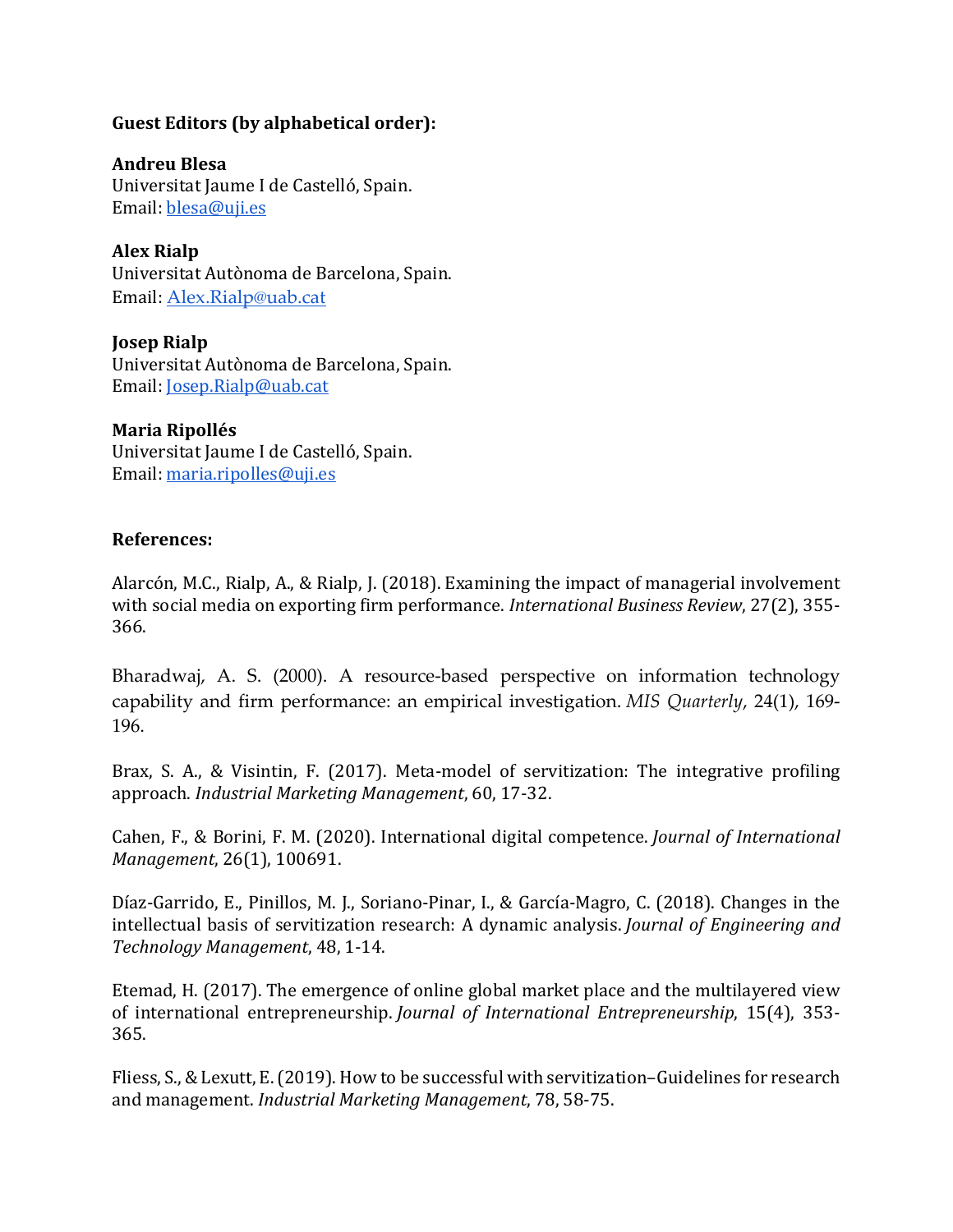Glavas, C., Mathews, S., & Bianchi, C. (2017). International opportunity recognition as a critical component for leveraging Internet capabilities and international market performance. *Journal of International Entrepreneurship*, 15(1), 1-35.

Hervé, A., Schmitt, C., & Baldegger, R. (2020). Digitalization, entrepreneurial orientation and internationalization of micro-, small-and medium-sized enterprises. *Technology Innovation Management Review*, 10(4), 5-16.

Holmes, L. (2020). 2020 Industry Insights. Euromonitor International.

Huikkola, T., Rabetino, R., Köhtamaki, M., Gebauer, H. (2020). Firm boundaries in servitization: Interplay and repositioning practices. *Industrial Marketing Management*, 90, 90-105.

Jovanovic, M., Raja, J. Z., Visnjic, I., & Wiengarten, F. (2019). Paths to service capability development for servitization: Examining an internal service ecosystem. *Journal of Business Research*, 104, 472-485.

Kohtamäki, M., Parida, V., Oghazi, P., Gebauer, H., & Baines, T. (2019). Digital servitization business models in ecosystems: A theory of the firm*. Journal of Business Research*, 104, 380- 392.

Lee, Y. Y., Falahat, M., & Sia, B. K. (2019). Impact of Digitalization on the Speed of Internationalization. *International Business Research*, 12(4), 1-11.

Lenka, S., Parida, V., & Wincent, J. (2017). Digitalization capabilities as enablers of value cocreation in servitizing firms. *Psychology & Marketing*, 34(1), 92-100.

Martín-Peña, M.L., Díaz-Garrido, E., & Sánchez-López, J. M. (2018). The digitalization and servitization of manufacturing: A review on digital business models. *Strategic Change*, 27(2), 91-99.

Nambisan, S. (2017). Digital entrepreneurship: Toward a digital technology perspective of entrepreneurship. *Entrepreneurship Theory and Practice*, 41(6), 1029-1055.

Reuber, A. R., & Fischer, E. (2011). International entrepreneurship in internet-enabled markets. *Journal of Business Venturing*, 26(6), 660-679.

Ruey-Jer "Bryan", J., and Kim, D. (2020). Internet and SMEs' internationalization: The role of platform and website. *Journal of International Management*, 26, 100690.

Valtakoski, A. (2017). Explaining servitization failure and deservitization: A knowledgebased perspective. *Industrial Marketing Management*, 60, 138-150.